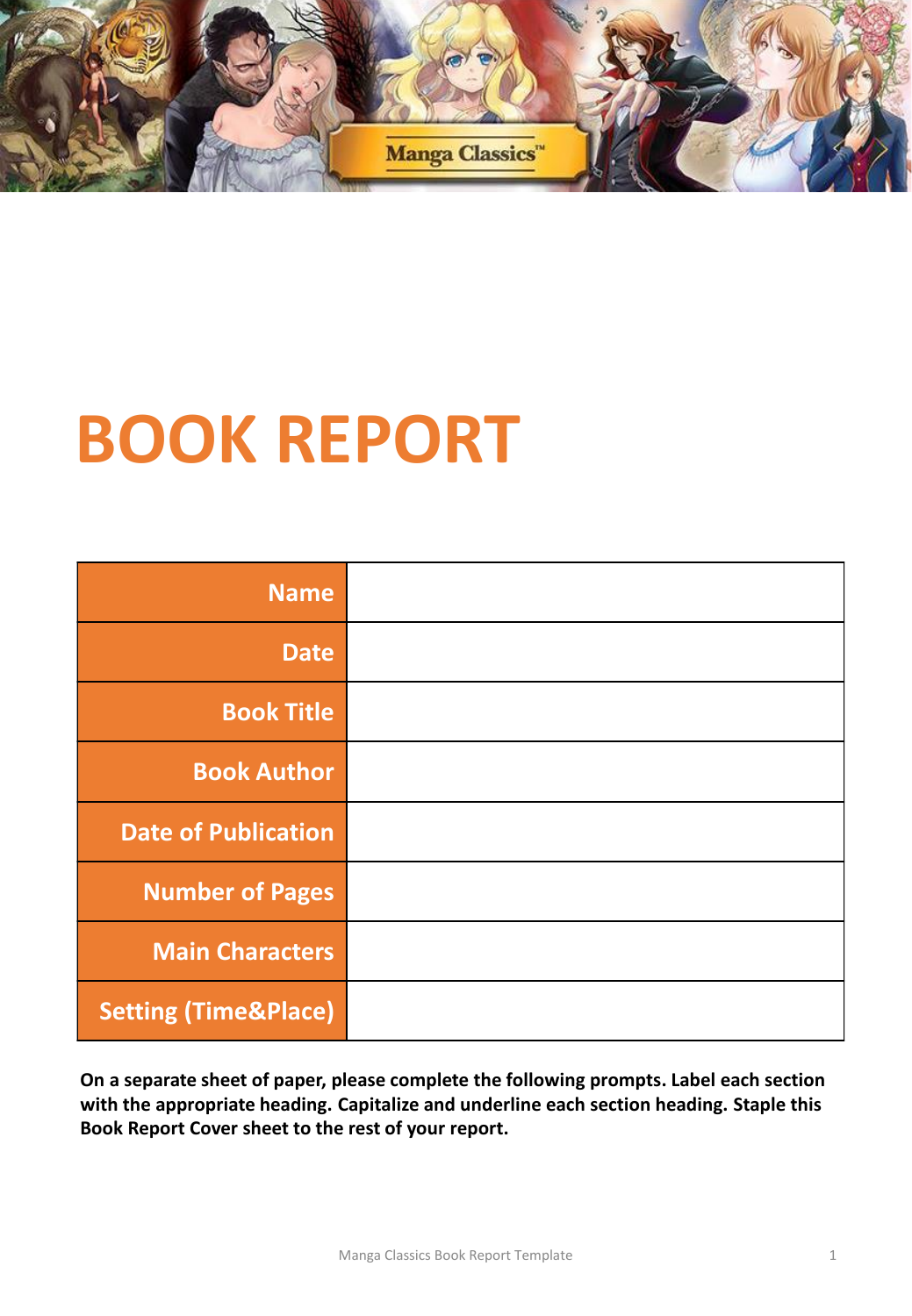## **Synopsis:**

Write a summary of the story. Use your own words to express briefly the main idea and relevant details of the piece you have read. Your purpose in writing the summary is to give the basic ideas of the original reading not to re-write parts of the book. Use the following guidelines to help you write your brief synopsis or summary.

**1st Paragraph –** Write about the setting (where and when the story takes place). Introduce the main character(s). Provide name(s) and describe qualities. Discuss what conflict/problem the main character faces in the story. It may be helpful to answer the questions who, what, when, where, and how.

**2nd Paragraph –** Summarize the plot or series of events that occur in the story. Describe at least 4-6 major events leading up to the climax or high point of the story. (Keep the events in chronological order) Explain how th conflict/problem was resolved.

#### **Tips for writing a good summary –**

- Include only the important points
- Use your own words and phrases
- Writing should be objective, do not include your own opinion
- Keep to the word limit (250 words or less)

## **Analysis:**

Discuss one major theme presented in the story. A theme can be defined as a central idea in a piece of writing or other work of art. It can be what the author wanted you to feel, experience or understand through reading the text. A theme can be about specific people and particular situations, or about life in general.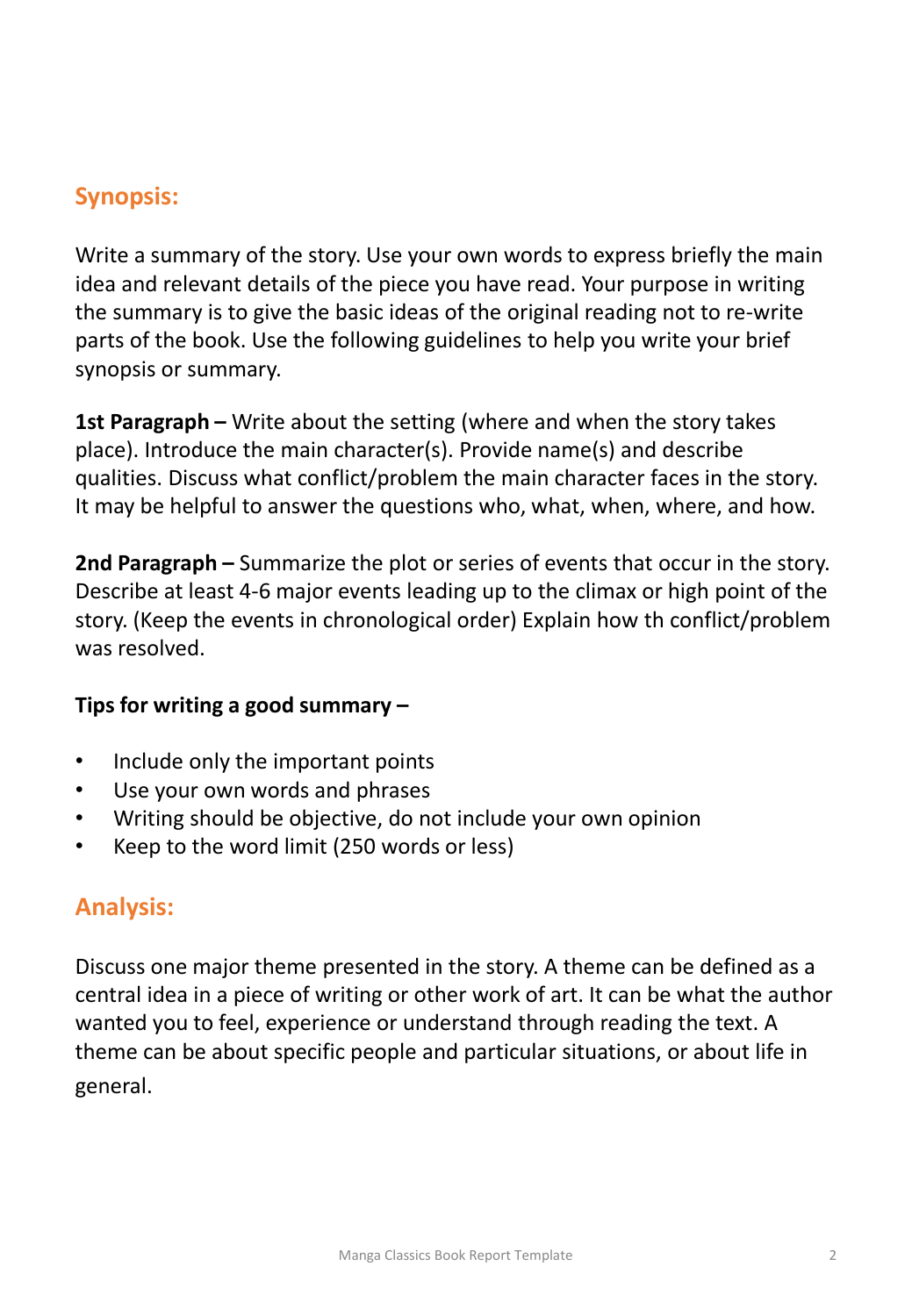#### **Tips for writing a good analysis–**

- Explain what the author is trying to say in the story (What is his/her lesson in life?)
- Try to figure out if there is a moral to the story
- Identify the central idea of the story (Is it a story about courage, greed, doing the right thing, love, jealousy, sadness, etc.?)
- Explain what you learned from the story
- **Important!** Cite at least **3 pieces of textual evidence** to support your analysis. Use quotations and list page number. For example, here is a quote from Hester Prynn in the Manga Classics Adaptation of *The Scarlet Letter: "People need to know grief and sorrow so that they can feel sympathy." (p. 206)*

## **Evaluation:**

Evaluating means making a judgment about what your read, and explaining why. Write a brief evaluation of the story.

#### **Use the following questions to help you –**

- What did you think of the book? Why?
- What do you like about the book? Why?
- What didn't you like about the book? Why?
- Was the story confusing or hard to believe? Why?
- Was the story predictable? Were you able to guess what would happen? Was the story believable?
- What did you think about the ending? Why?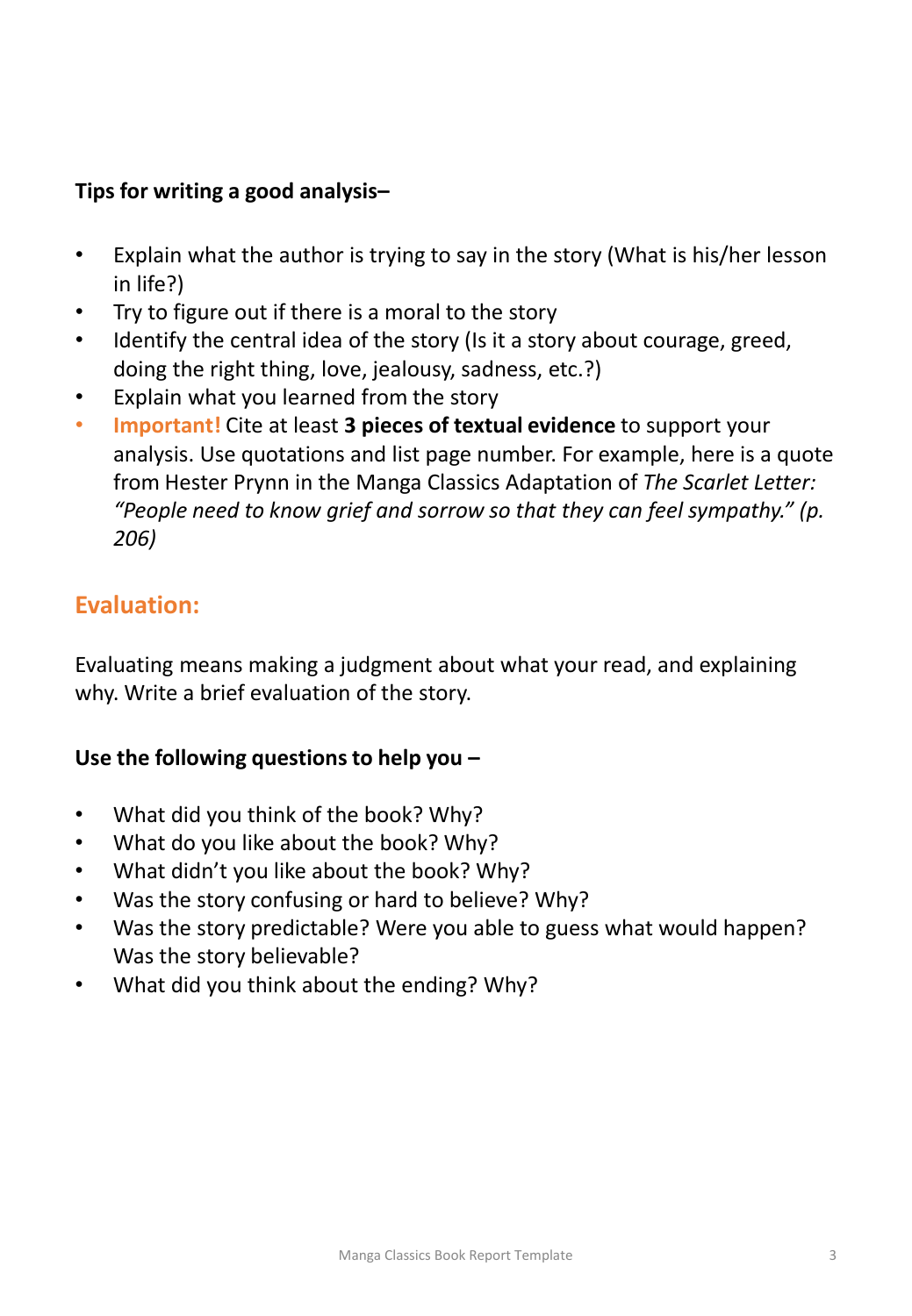## **Note for the Teacher:**

Manga Classics are a great option for encouraging younger readers to access and engage with classic literature. The unique format, artistic variety, and visual translation of literary devices and styles are universally appealing for younger audiences. Manga Classics allow young readers to grasp basic literary elements and concepts preparing them for future more advanced textual analyses.

Manga can complement a complex primary text by:

- Visually conveying a period in history (setting)
- Illustrating complex themes, symbols, motifs, imagery & figurative language
- Evoking an emotive response from the reader, thereby increasing engagement with the text and deepening understanding

This Manga Classics Book Report Assignment can be used for any of the Manga Classics titles. This Book Report template is recommended for Grade Levels 7-8 and is aligned to the following Common Core State Standards for English Language Arts (ELA) for Grades 7-8.

## **Grade 7**

## **Key Ideas and Details:**

#### [CCSS.ELA-LITERACY.RL.7.1](http://www.corestandards.org/ELA-Literacy/RL/7/1/)

Cite several pieces of textual evidence to support analysis of what the text says explicitly as well as inferences drawn from the text.

#### [CCSS.ELA-LITERACY.RL.7.2](http://www.corestandards.org/ELA-Literacy/RL/7/2/)

Determine a theme or central idea of a text and analyze its development over the course of the text; provide an objective summary of the text.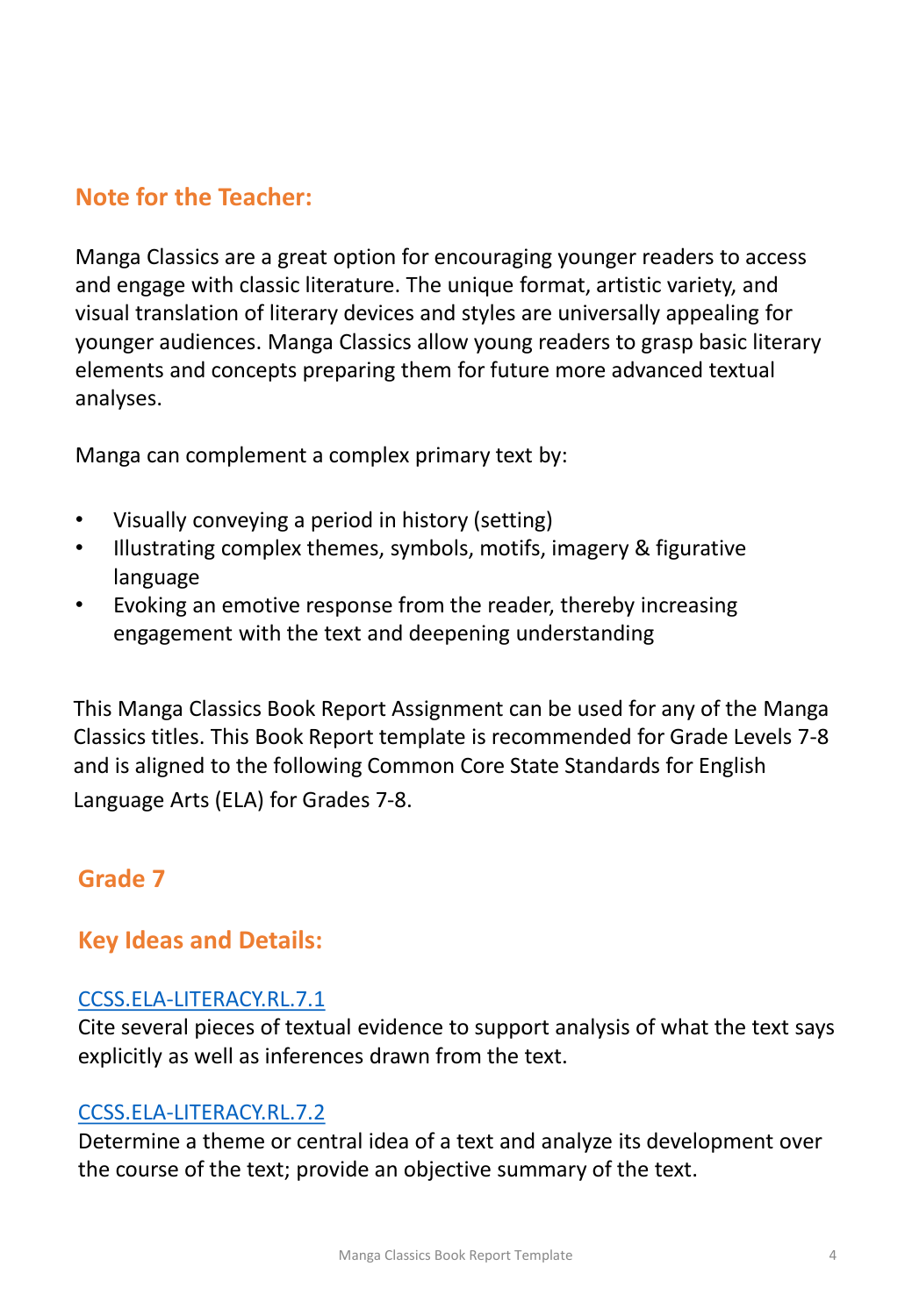### **Grade 8**

#### **Key Ideas and Details:**

#### [CCSS.ELA-LITERACY.RL.8.1](http://www.corestandards.org/ELA-Literacy/RL/8/1/)

Cite the textual evidence that most strongly supports an analysis of what the text says explicitly as well as inferences drawn from the text.

#### [CCSS.ELA-LITERACY.RL.8.2](http://www.corestandards.org/ELA-Literacy/RL/8/2/)

Determine a theme or central idea of a text and analyze its development over the course of the text, including its relationship to the characters, setting, and plot; provide an objective summary of the text.

#### [CCSS.ELA-LITERACY.RL.8.3](http://www.corestandards.org/ELA-Literacy/RL/8/3/)

Analyze how particular lines of dialogue or incidents in a story or drama propel the action, reveal aspects of a character, or provoke a decision.

#### **Craft and Structure:**

#### [CCSS.ELA-LITERACY.RL.8.4](http://www.corestandards.org/ELA-Literacy/RL/8/4/)

Determine the meaning of words and phrases as they are used in a text, including figurative and connotative meanings; analyze the impact of specific word choices on meaning and tone, including analogies or allusions to other texts.